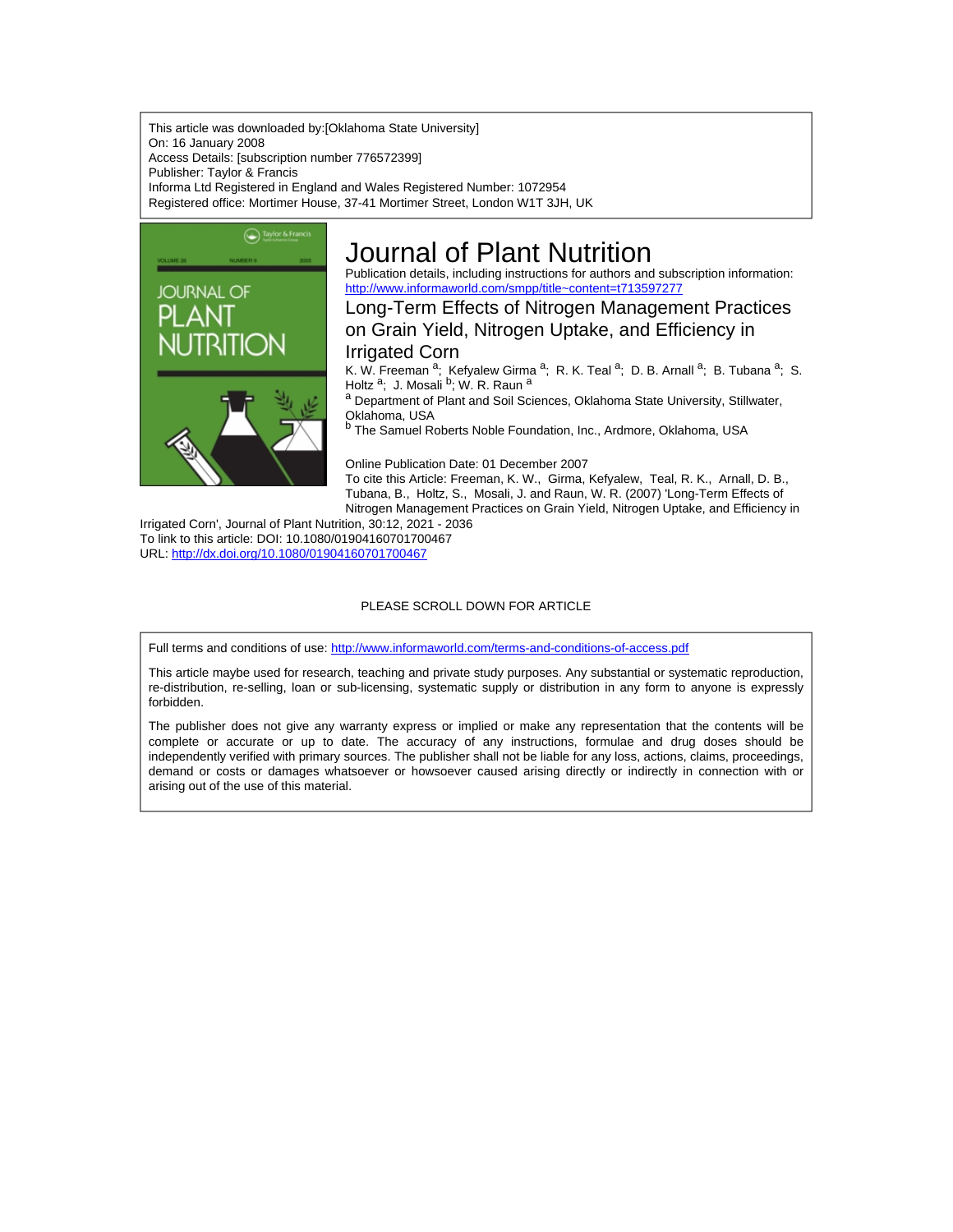

# **Long-Term Effects of Nitrogen Management Practices on Grain Yield, Nitrogen Uptake, and Efficiency in Irrigated Corn**

**K. W. Freeman,<sup>1</sup> Kefyalew Girma,<sup>1</sup> R. K. Teal,<sup>1</sup> D. B. Arnall,<sup>1</sup> B. Tubana,<sup>1</sup> S. Holtz,<sup>1</sup> J. Mosali,<sup>2</sup> and W. R. Raun<sup>1</sup>**

<sup>1</sup>Department of Plant and Soil Sciences, Oklahoma State University, Stillwater, Oklahoma, USA

<sup>2</sup> The Samuel Roberts Noble Foundation, Inc., Ardmore, Oklahoma, USA

# **ABSTRACT**

Crop management strategies that improve Nitrogen Use Efficiency (NUE) increase profits while reducing the detrimental effects on the environment associated with fertilizer nitrogen (N) loss. Effective N management should include several critical factors that are very interrelated. A study was conducted at the Panhandle Research and Extension Center, Goodwell, OK to evaluate the effects of multiple nitrogen management practices including N rate, source, time of application, methods of fertilizer and residue incorporation over a long period of time on grain yield, N uptake and NUE in irrigated corn. Fourteen treatments were evaluated in a randomized complete block design with three replicates. Results of data analyzed on the individual year and averages of all years showed that grain yield and N uptake were improved with N rates and N management practices compared to checks. Both N recovery and efficiency of use were high for the 118 kg N ha<sup>-1</sup> rate.

**Keywords:** corn, denitrification, immobilization, leaching, mineralization, nitrogen fertilizer recovery

# **INTRODUCTION**

Nitrogen (N) is required in large quantities for corn production and is considered the most yield limiting nutrient. Commonly, farmers apply excess N regardless

Received 31 January 2006; accepted 15 May 2007.

Address correspondence to William R. Raun, Department of Plant and Soil Sciences, Oklahoma State University, 044 North Ag Hall, Stillwater, OK 74078. E-mail: wrr@mail.pss.okstate.edu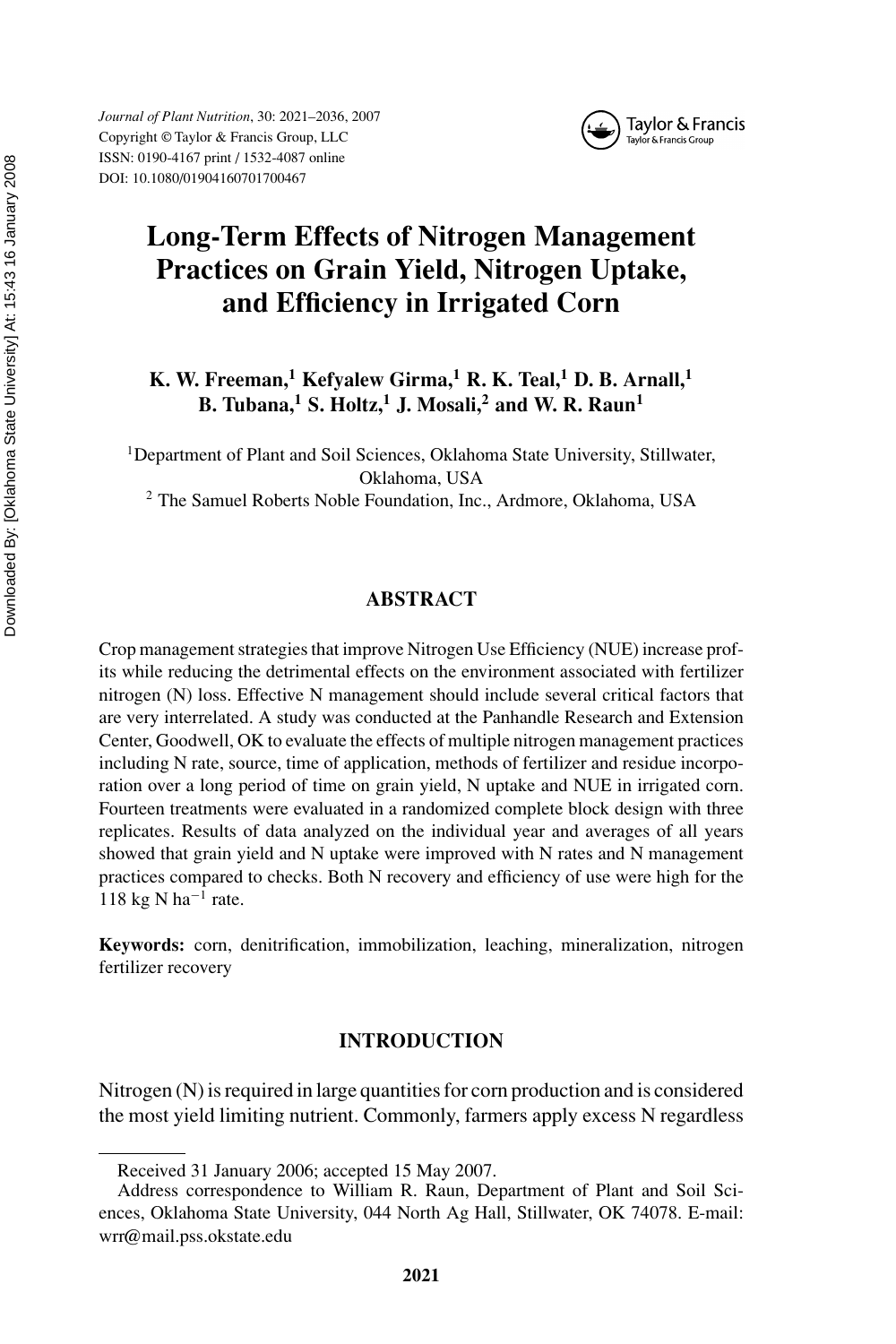of crop requirement and nature of crop management practices (Torbert et al., 2001). According to the Food and Agriculture Organization of the United Nations, about 85 million Mt of nitrogenous fertilizers were applied globally in 2002 (FAO, 2004). Of this about 13% was used in U.S. The report also indicated that nitrogenous fertilizer consumption continued to grow worldwide with the objective to increase production per unit area while in USA figures reflect a stagnant consumption from year to year since 1991. This indicates that US producers have unlimited N sources and typically apply excess N to their fields as proven by surface and ground water N contamination levels. Yet, improvement of N Use efficiency (NUE) has been a primary focus of soil scientists and agronomists for a long time (Raun and Johnson, 1999; Raun et al., 2002; Khosla et al., 2002). Crop management strategies that improve NUE obviously increase farm profits while reducing the detrimental effects on the environment associated with fertilizer N loss (Grant et al., 2002; Schepers et al., 1991).

Raun and Johnson (1999) estimated worldwide NUE for cereal production to be 33%. The authors also presented a complete detail of the mechanisms by which N is lost and the direct and indirect strategies to reduce this loss. Among the many causes and pathways for direct N loss, application of N in amounts that exceed crop growth requirements is the major factor. It has been clearly shown in the literature that applying the correct rate of N is considered to be the single most important factor in improving NUE (Power and Schepers, 1989; Magdoff, 1991). This can be easily achieved by simply implementing laws governing mobile nutrients and using soil test facilities when available (Bray, 1954).

Another factor that has a considerable effect on NUE is the type (source) of fertilizer N used which determines the rate of loss and availability of the nutrient. It has been generally agreed that despite the mobile nature of N, a source that releases N slowly when the crop is not in need, and that makes it available when the crop is growing fast and assimilation is at its peak would improve uptake and efficiency. Tsai et al. (1992) suggested the use of ammonium-N (NH4-N) fertilizers can reduce leaching and denitrification losses and allow extended availability for late season uptake. Several researchers demonstrated this by quantifying the benefit of  $NH<sub>4</sub>$  based N sources (Wang and Below, 1992). Wang and Below (1992) reported a 35% increase in uptake when N was supplied as  $NH_4$ . Some researchers associated the use efficiency of  $NH_4$ -N based N fertilization to its advantage for the fast growing corn crop in terms of reduced energy cost for assimilation compared with  $NO<sub>3</sub>-N$  (Pan et al., 1984; Salsac et al., 1987; Huffman, 1989; Randall and Mulla, 2001). In irrigated corn, Freney (1997) also recommended slow-release N to control loss of fertilizer N.

In the literature it has been extensively documented that little can be achieved by adjusting only rates and sources of N. Time of application is another crucial factor in improving NUE. Several studies presented data where time of application improved N uptake and protected the environment (Randall et al., 1997; Power et al., 1998; Karlen et al., 1998). The most common N-application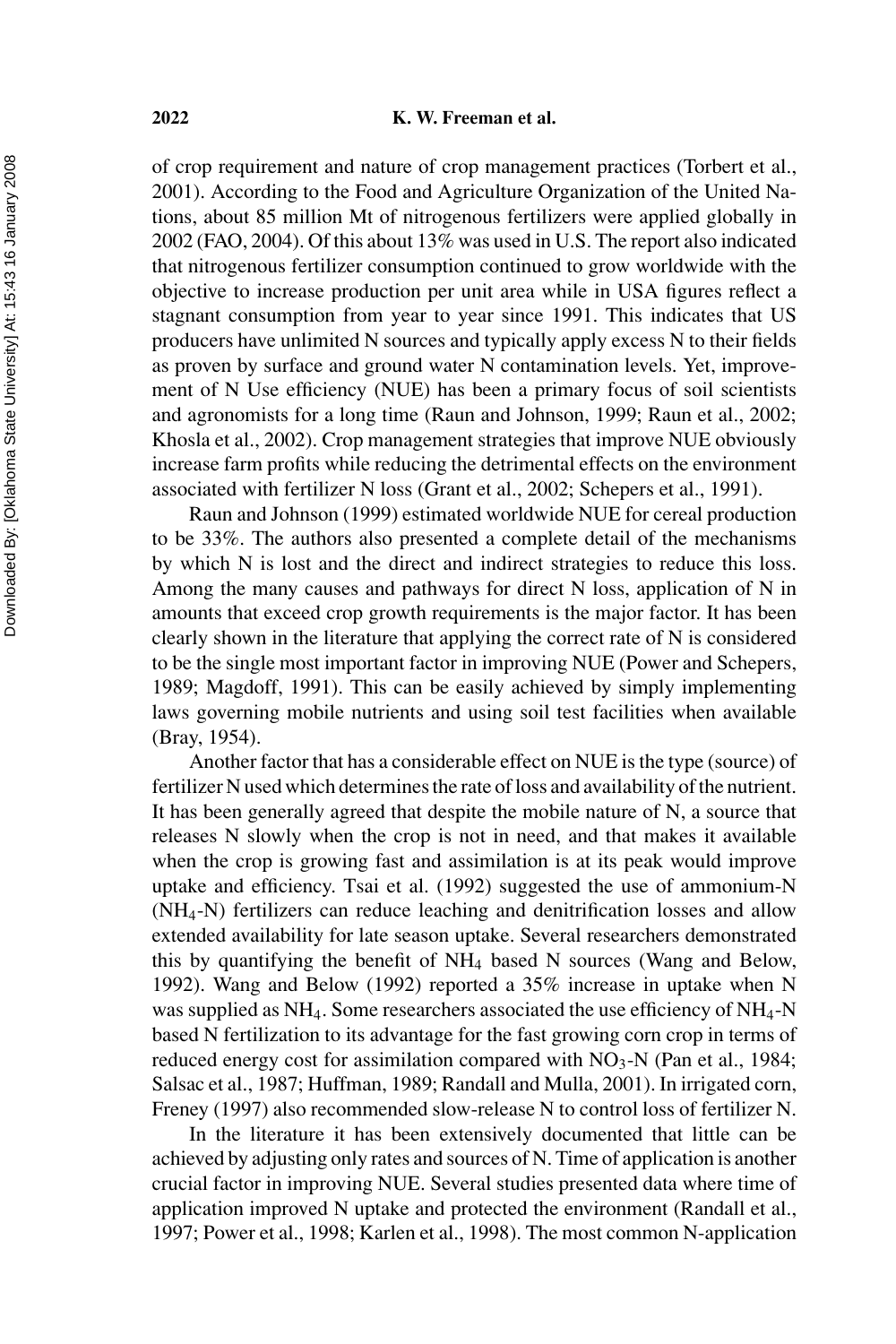in most of the Midwest corn growing states is a single preplant rate applied in the fall (Randall et al., 1997) which is driven more by socio-economic factors such as labor availability, cost of fertilizers which are relatively cheaper, and soil conditions such as workability (Randall and Schmitt, 1998). Preplant application of fertilizer especially several months before planting does not seem rational in relation to fertilizer dynamics in the soil. According to Sanchez and Blackmer (1988), 50 to 60% of fall applied N fertilizer is lost from the surface soil through several of the pathways that lead to N loss from the soil. Ironically, the quantity lost in monetary terms will be huge while its consequence on the environment is even more alarming. Repeated research in southern Minnesota confirmed that N fertilizer application immediately before planting improved NUE by more than 20% when compared to fall application (Randall, 1997).

The process of residue decomposition is essentially a function of the carbon (C):N ratio. This ratio is dependent on available N for microbial growth to carry on decomposition (Green and Blackmer, 1995; Green et al., 1995). Thus supplementing the soil with fertilizer N would be important to hasten the process of decomposition as initial phase of the process usually results in rapid immobilization of available inorganic N in the soil (Sinha et al., 1977; Doran, 1987; Somda et al., 1991). It has been well documented that residue incorporation naturally allows N to be plant available for longer periods of time since the process involves initial immobilization followed by slow mineralization (Aulakh et al., 1991; Maskina et al., 1993). This shows that this factor has direct implication for improving NUE.

Effective N management strategies should include several critical factors that are interrelated (Oberle and Keeney, 1990). Nitrogen management in irrigated systems although not very different from dryland corn production, needs special care due to the fact that irrigation water supply can make N loss mechanisms more complex (Bundy, 1986; Meisinger et al., 1985). No research has addressed the combined effects of different fertilizer management practices in the irrigated corn production area of Oklahoma, especially with due emphasis to NUE. This study was conducted to evaluate the long term effects of multiple N management practices including N rate, source, time of application, methods of fertilizer and residue incorporation on grain yield, N uptake and N use efficiency in irrigated corn in Oklahoma. Due to the nature of this kind of trial and because treatment response was erratic from 1995 to 2000, only the last four years were used.

### **MATERIALS AND METHODS**

Four years data (2001–2004) were obtained from an experiment established in the spring of 1995 at Panhandle Research and Extension Center, Goodwell, OK. The growing season at this location is characterized by warm and dry summers. The experimental site is 250 m from the weather station of the research center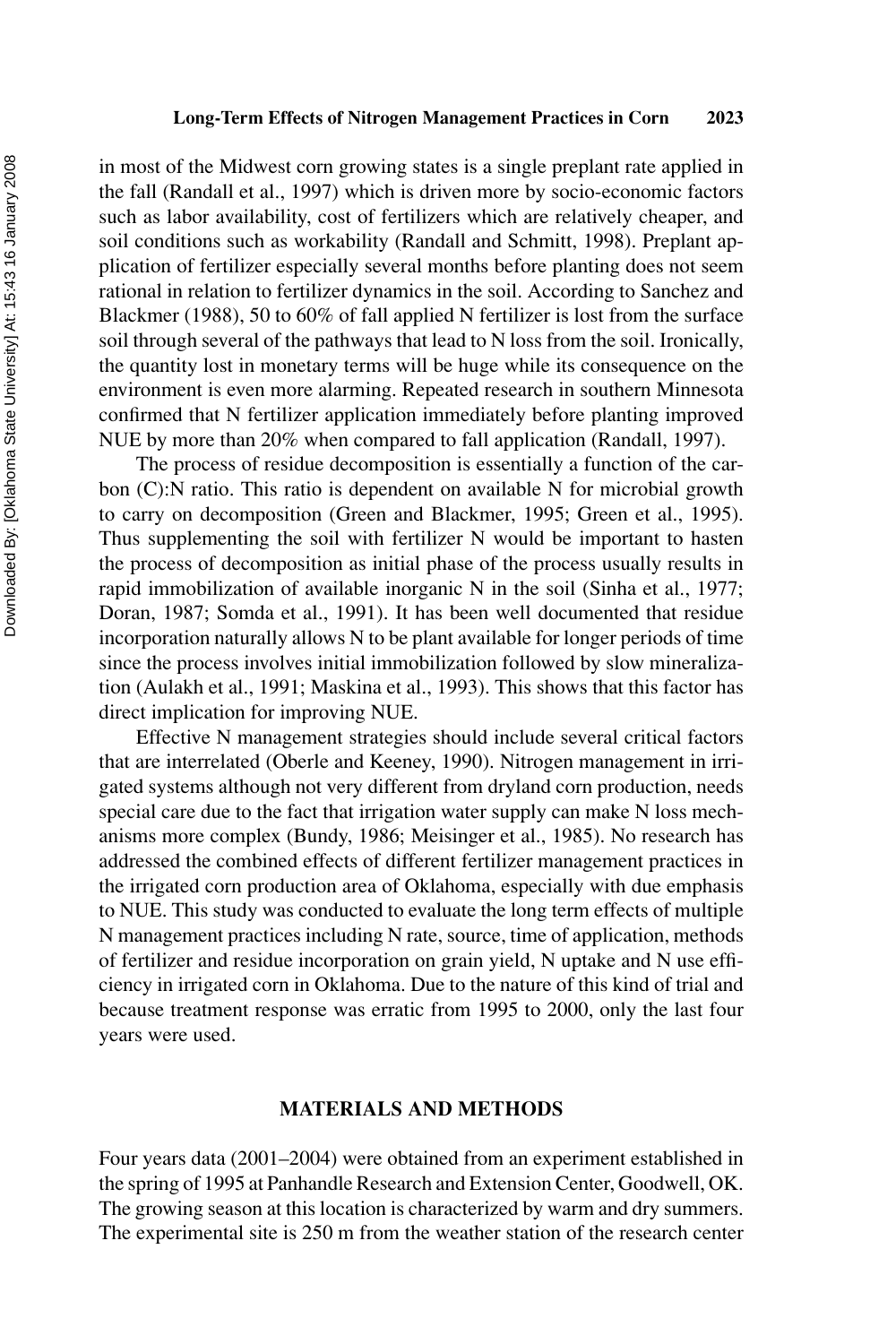where hourly air and soil temperature and precipitation were monitored. The soil of the experimental site is a Richfield loam (fine, montmorillonitic, mesic Aridic Argiustoll). Initial soil test results showed that both phosphorus and potassium were 100% sufficient for corn. Inorganic N level was 63 mg kg<sup>-1</sup> [37 kg NH<sub>4</sub>-N ha<sup>-1</sup> and 26 kg nitrate (NO<sub>3</sub>)-N ha<sup>-1</sup>] while total N and organic carbon were about 1.2 and 11 g  $kg^{-1}$ , respectively.

Fourteen treatments consisting of: four rates of N (0, 118, 236, and 354 kg N ha<sup>-1</sup>), two N fertilizer sources [anhydrous ammonia (82% N) and urea (46% N)], two times of N application, N incorporation and straw incorporation (after harvest and preplant) were evaluated (Table 1). The experimental design was a randomized complete block with three replications. The plot size was 3.05 m by 12.19 m. Each treatment was applied to a fixed plot over the experimental

Table 1

Treatment structure of the irrigated corn experiment at the Panhandle Research and Extension Center at Goodwell, OK, 1995–2004

| Treatment#     | N-rate<br>$kg$ ha <sup>-1</sup> | N-Source             | N-time of<br>application          | N-method of<br>incorporation | Residue<br>incorporation |
|----------------|---------------------------------|----------------------|-----------------------------------|------------------------------|--------------------------|
| 1              | $\theta$                        |                      |                                   |                              | After harvest            |
| $\overline{c}$ | $\theta$                        |                      |                                   |                              | Preplant                 |
| 3              | 118                             | Urea                 | Broadcast after<br>harvest        | After harvest                | After harvest            |
| 4              | 236                             | Urea                 | <b>Broadcast after</b><br>harvest | After harvest                | After harvest            |
| 5              | 354                             | Urea                 | <b>Broadcast after</b><br>harvest | After harvest                | After harvest            |
| 6              | 118                             | Urea                 | <b>Broadcast after</b><br>harvest | Preplant                     | Preplant                 |
| 7              | 236                             | Urea                 | <b>Broadcast after</b><br>harvest | Preplant                     | Preplant                 |
| 8              | 354                             | Urea                 | <b>Broadcast after</b><br>harvest | Preplant                     | Preplant                 |
| 9              | 118                             | Anhydrous<br>ammonia | Preplant                          | Knife-inject                 | Preplant                 |
| 10             | 236                             | Anhydrous<br>ammonia | Preplant                          | Knife-inject                 | Preplant                 |
| 11             | 354                             | Anhydrous<br>ammonia | Preplant                          | Knife-inject                 | Preplant                 |
| 12             | 118                             | Urea                 | <b>Broadcast</b><br>preplant      | Preplant                     | Preplant                 |
| 13             | 236                             | Urea                 | <b>Broadcast</b><br>preplant      | Preplant                     | Preplant                 |
| 14             | 354                             | Urea                 | <b>Broadcast</b><br>preplant      | Preplant                     | Preplant                 |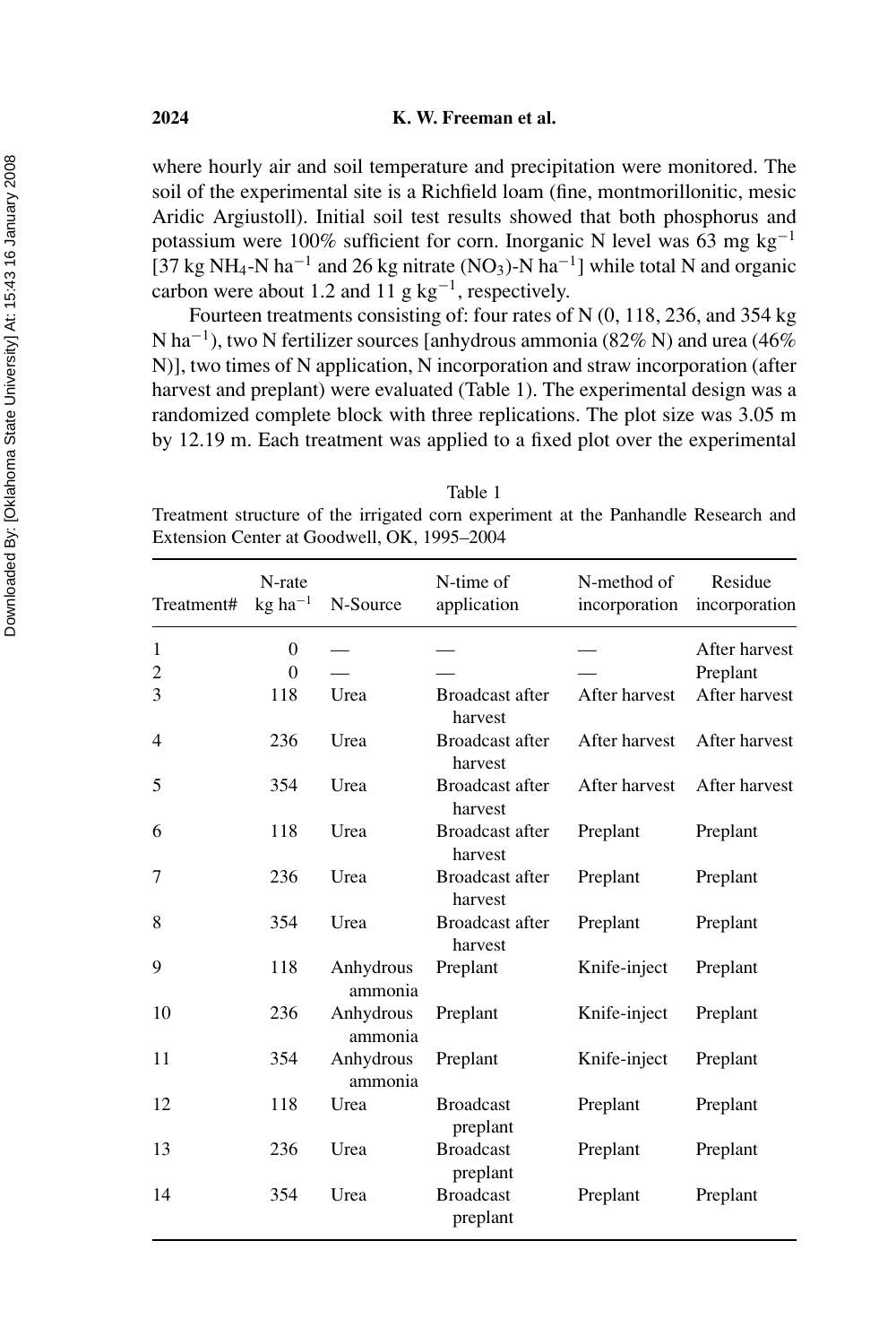period. Corn was planted each year in mid to late April at a seeding rate of 74, 000 seeds ha<sup>-1</sup>. A roundup ready corn hybrid was used in all years. Tillage practices included using disc plow in the fall for all plots receiving after harvest residue incorporation treatment and a disc plow was also used in the spring before planting for those plots assigned to preplant incorporation of residue. In the spring after residue incorporation, a field cultivator with rolling baskets was used to prepare the seedbed. Urea was applied using a calibrated broadcast applicator. Anhydrous ammonia was injected with a piston pump DMI rolling coulter applicator. Corn was under center-pivot irrigation that was used to ensure adequate moisture conditions when soil moisture fell below a level that could support healthy corn growth. Weed control was performed using a glyphosate herbicide to control all weeds.

At physiological maturity, corn ears were picked and shelled using a Massey 8XP mechanical harvester from the two center rows. Grain weight of the shelled corn was recorded and sub-samples were taken for moisture and total N determination in the grain. These sub-samples were dried in a forced air oven at 66 $\degree$ C for one week and ground to pass a 140  $\mu$ m mesh screen. Total N in corn grain was quantified using a Carlo Erba 1500 dry combustion analyzer using the procedure described in Schepers et al. (1989). Grain yield (Mg ha−1) was calculated from the plot grain weight adjusted for standard moisture of 15.5%. From the grain yield and the percent N in grain, N uptake (kg ha<sup>-1</sup>) was calculated. Nitrogen Fertilizer Recovery was calculated using the yield and N uptake data as the ratio of the difference of corn grain N uptake of N fertilized plots minus that of the check plot divided by the corresponding N rate (Moll et al., 1982; Boman et al., 1995; Raun et al., 1998). The N fertilizer recovery was calculated separately for the two residue incorporation times using the respective check plots.

The grain yield, N uptake and NUE data were then subject to statistical analysis using combinations of SAS procedures (SAS, 2001). A preliminary homogenous variance test was conducted for all variables using both Levene and Bartlett tests (Levene, 1960; Snedecor and Cochran, 1989). The results of the test showed that the N fertilizer recovery data was not in agreement with the assumption of homogenous variance and thus was scaled down using a natural log variance stabilization method before analysis and then means were scaled back to the original for the purpose of reporting. Several single degree of freedom contrasts of interest were developed and tested to answer several hypotheses within in the study (Table 2).

Soil samples were collected in August 2005 after corn harvest using mechanical auger. From each plot 12 cores were randomly collected and composited for each of two depths (0–15 and 15–30 cm). Soil was then left to air-dry at room temperature for two weeks. Following this, soil was mechanically crushed to pass approximately an 8 mm screen and subsequently a portion of the sample was ground to  $\langle 2 \rangle$  mm by placing the sample in a mechanical grinder before total C and N determinations. Soil was analyzed for total C and N concentration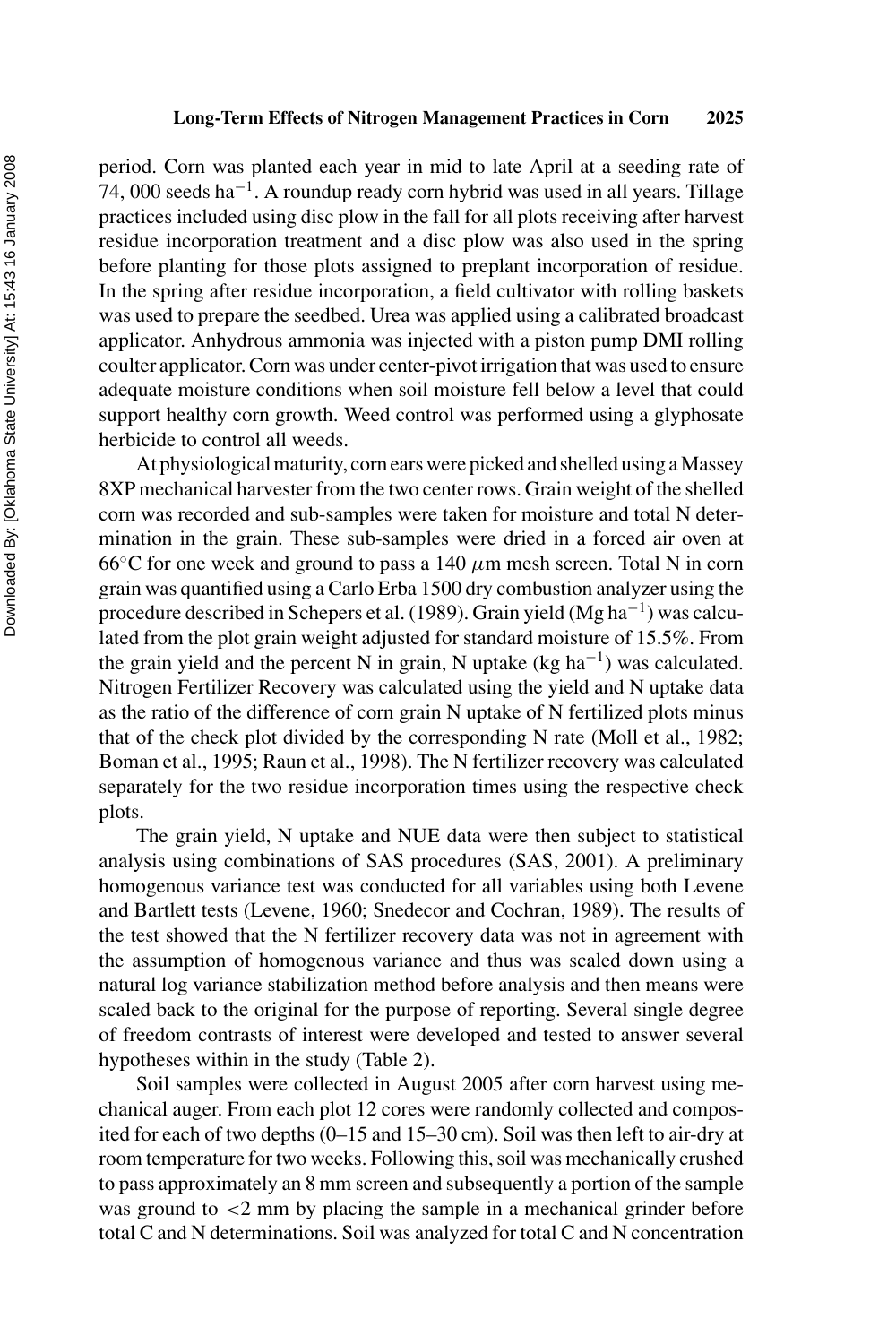Downloaded By: [Oklahoma State University] At: 15:43 16 January 2008 Downloaded By: [Oklahoma State University] At: 15:43 16 January 2008

Table 2

Analysis of Variance (ANOVA) for treatment main effect and planned contrasts used to detect differences in group of treatments in irrigated Analysis of Variance (ANOVA) for treatment main effect and planned contrasts used to detect differences in group of treatments in irrigated com experiment at the Panhandle Research and Extension Center, Goodwell, OK, 2001-2004 corn experiment at the Panhandle Research and Extension Center, Goodwell, OK, 2001–2004

| Effect/contrast description            |                        |                        | Grain yield        |           |                        | N uptake                |                         |           |             |                        | N use efficiency |      |
|----------------------------------------|------------------------|------------------------|--------------------|-----------|------------------------|-------------------------|-------------------------|-----------|-------------|------------------------|------------------|------|
| (reference Trt#)                       | 2001                   | 2002                   | 2003 2004          |           | 2001                   | 2002                    | 2003                    | 2004      |             |                        | 2001 2002 2003   | 2004 |
| Treatment                              | ms                     |                        | $ns$ $p < 0.1$ *** |           |                        | $p < 0.1$ $p < 0.1$     |                         | $***$     | ns          |                        | $\rm p < 0.1$    | ¥    |
| Linear, urea broadcasted after         |                        | $ps$ $p < 0.1$         |                    | $* * * *$ | ns                     | $*$                     | $*$                     | ****      | $_{\rm ns}$ | $* * * *$              | ns               |      |
| harvest and incorporated after         |                        |                        |                    |           |                        |                         |                         |           |             |                        |                  |      |
| harvest $(1, 3-5)$                     |                        |                        |                    |           |                        |                         |                         |           |             |                        |                  |      |
| Quadratic, urea broadcasted after      | $\overline{\text{ns}}$ | $_{\rm ns}$            | $_{\rm ns}$        | **        | p < 0.1                | $\overline{\mathbf{n}}$ | $\overline{\mathbf{a}}$ | p < 0.1   | $_{\rm ns}$ | Х                      | 11S              | ns   |
| harvest and incorporated after         |                        |                        |                    |           |                        |                         |                         |           |             |                        |                  |      |
| harvest $(1,3-5)$                      |                        |                        |                    |           |                        |                         |                         |           |             |                        |                  |      |
| Linear, urea broadcasted after harvest | $_{\rm ns}$            | $\overline{\text{ns}}$ | p < 0.1            | ****      | $_{\rm ns}$            | 11S                     | $\overset{*}{*}$        | $****$    | ns          | $_{\rm ns}$            | 11S              | 11S  |
| and incorporated preplant $(2, 6-8)$   |                        |                        |                    |           |                        |                         |                         |           |             |                        |                  |      |
| Quadratic, urea broadcasted after      | $\overline{\text{ns}}$ | X                      | ns                 | Χ         | $_{\rm ns}$            | $p < 0.1$ $p < 0.1$     |                         | ns        | $_{\rm ns}$ | ns                     | 11S              | ns   |
| harvest and incorporated preplant      |                        |                        |                    |           |                        |                         |                         |           |             |                        |                  |      |
| $(2, 6-8)$                             |                        |                        |                    |           |                        |                         |                         |           |             |                        |                  |      |
| Linear, anhydrous ammonia preplant     | 11S                    | $\overline{\text{ns}}$ | 11S                |           | $\overline{\text{ns}}$ | p < 0.1                 | $*$<br>$*$              | ***       | $_{\rm ns}$ | $\overline{\text{ns}}$ | ∗                | 1S   |
| injected $(2, 9-11)$                   |                        |                        |                    |           |                        |                         |                         |           |             |                        |                  |      |
| Quadratic, anhydrous ammonia           | $\overline{\text{ns}}$ | ns                     | $_{\rm ns}$        | ∗         | ns                     | $_{\rm ns}$             | $_{\rm ns}$             | $p < 0.1$ | $_{\rm ns}$ | $_{\rm ns}$            | $\rm p < 0.1$    | ns   |
| preplant injected (2, 9-11)            |                        |                        |                    |           |                        |                         |                         |           |             |                        |                  |      |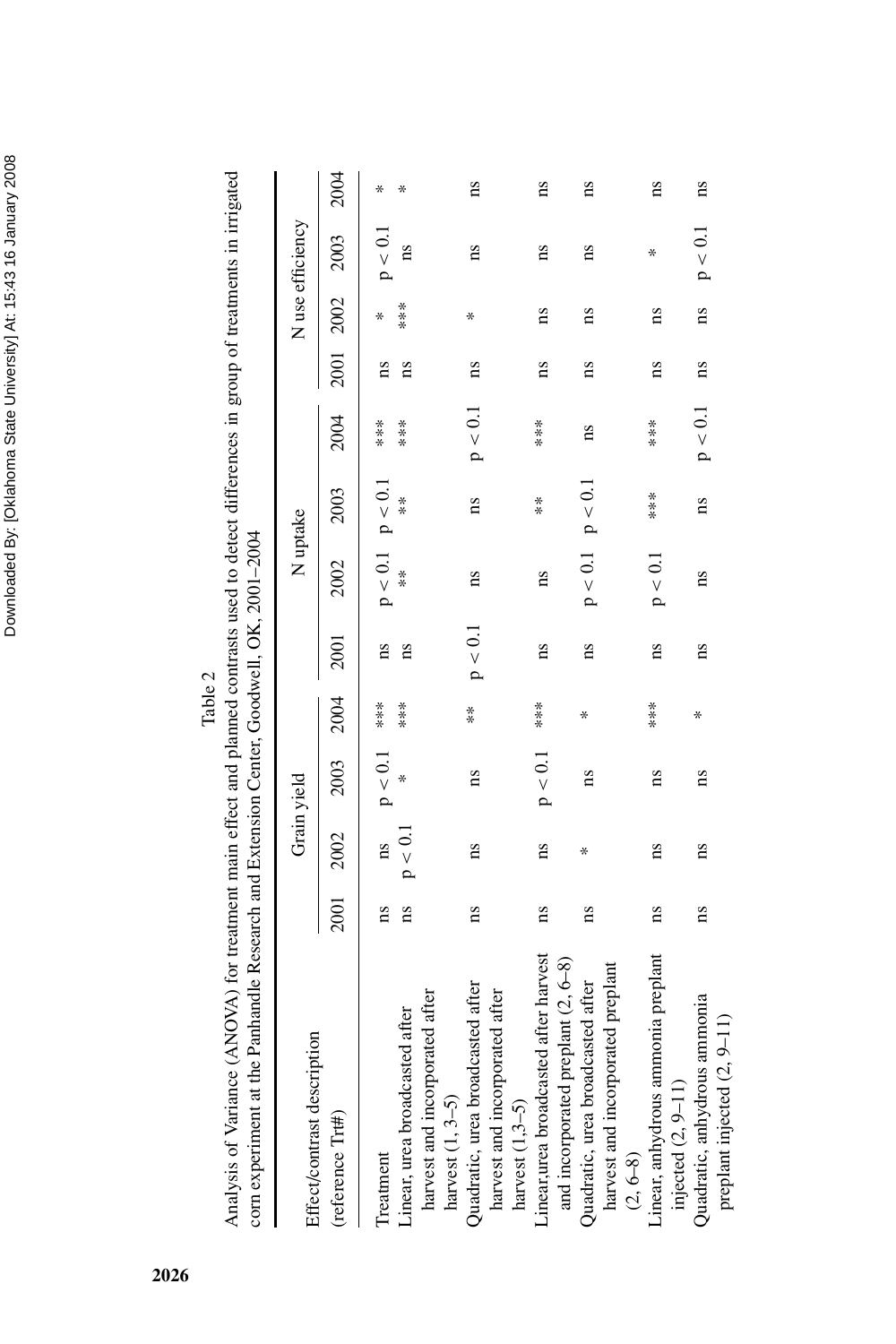| Linear, urea broadcast and                                                                                                               | $_{ns}$                | ns                      | ×                      | $* * * *$              | 1S      | ns      | $* * * *$              | $* * * *$               | ×                        | ∗                        | $\ast$                   | ****                                  |
|------------------------------------------------------------------------------------------------------------------------------------------|------------------------|-------------------------|------------------------|------------------------|---------|---------|------------------------|-------------------------|--------------------------|--------------------------|--------------------------|---------------------------------------|
| incorporated preplant (2, 12-14)<br>Quadratic, urea broadcast and                                                                        | 11S                    | <b>ns</b>               | $\overline{\text{ns}}$ |                        | ms      | p < 0.1 | ns                     | ∗                       | ns                       | ns                       | ns                       | 11S                                   |
| incorporated preplant (2, 12-14)<br>Within preplant residue                                                                              | ns                     | $\overline{\mathbf{n}}$ | $\overline{\text{ns}}$ | $\overline{\text{ns}}$ | ΩS      | ms      | $\overline{\text{ns}}$ | $\overline{\mathbf{n}}$ | ns                       | $\overline{\text{ns}}$   | $\overline{\text{ns}}$   | $\overline{\text{ns}}$                |
| incorporation, urea vs anhydrous                                                                                                         |                        |                         |                        |                        |         |         |                        |                         |                          |                          |                          |                                       |
| ammonia (6–8, 12–14 vs 9–11)                                                                                                             |                        |                         |                        |                        |         |         |                        |                         |                          |                          |                          |                                       |
| Urea broadcasted after harvest vs                                                                                                        |                        | ns                      | $\overline{\text{ns}}$ | ns                     | ns      | ns      | p < 0.1                | Х                       | $\overline{\text{ns}}$   | $_{\rm ns}$              | $p<0.1$                  | ∗                                     |
| preplant (6-8 vs 12-14)                                                                                                                  |                        |                         |                        |                        |         |         |                        |                         |                          |                          |                          |                                       |
| Urea incorporated after harvest vs                                                                                                       | $\overline{\text{ns}}$ | $_{ns}$                 | $_{ns}$                | ×                      | 1S      | ns      | ns                     | $_{ns}$                 | $n_{\rm s}$              | $_{ns}$                  | 11S                      | 11S                                   |
| preplant $(3-5 \text{ vs } 12-14)$                                                                                                       |                        |                         |                        |                        |         |         |                        |                         |                          |                          |                          |                                       |
| Anhydrous ammonia knifed vs urea                                                                                                         | $\overline{\text{ns}}$ | $\overline{\text{ns}}$  | ×                      | ***                    | ns      | ∗       | $***$                  | ***                     | $\overline{\phantom{a}}$ | $\overline{\phantom{a}}$ | $\overline{\phantom{a}}$ | $\begin{array}{c} \hline \end{array}$ |
| broadcasted and incorporated                                                                                                             |                        |                         |                        |                        |         |         |                        |                         |                          |                          |                          |                                       |
| preplant $(9-11 \text{ vs } 12-14)$                                                                                                      |                        |                         |                        |                        |         |         |                        |                         |                          |                          |                          |                                       |
| Residue incorporation after harvest                                                                                                      | $_{ns}$                | $\overline{\text{ns}}$  | $\frac{*}{*}$          |                        | p < 0.1 | $* * *$ |                        | ****                    |                          |                          | I                        |                                       |
| vs preplant $(1, 3-5 \text{ vs } 2, 6-14)$                                                                                               |                        |                         |                        |                        |         |         |                        |                         |                          |                          |                          |                                       |
| "Significant at the 0.05 probability level. "" Significant at the 0.01 probability level. """ Significant at the 0.001 probability level |                        |                         |                        |                        |         |         |                        |                         |                          |                          |                          |                                       |

ż. ∗Significant at the 0.05 probability level. ∗∗ Significant at the 0.01 probability level. ∗∗∗ Significant at the 0.001 probability level.  $\frac{1}{2}$ i, d<br>Z i ì Ņ i, à orgunoan a ure o.o.o proponully revel.<br>† NS, nonsignificant at 0.05 probability level. NS, nonsignificant at 0.05 probability level.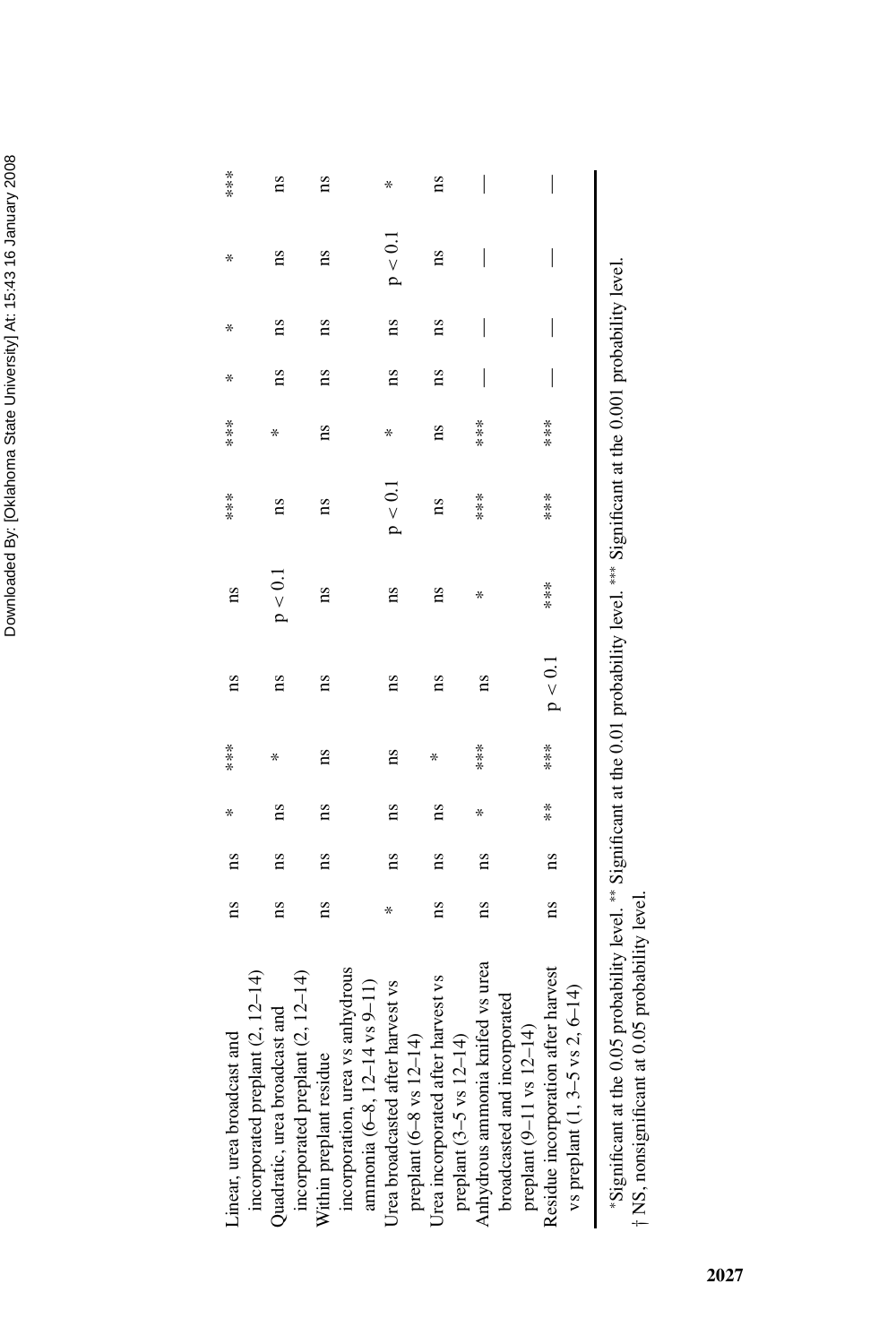#### **2028 K. W. Freeman et al.**

with dry combustion at 1350◦C(Leco CNS-2000, St. Joseph, MI). Soil standards were used for calibration.

# **RESULTS AND DISCUSSION**

Results of Analysis of Variance (ANOVA) showed that treatment effect was significant in two of four years for grain yield (Table 2). Treatment effect was also significant for grain N uptake and nitrogen fertilizer recovery in three of four years. Some single degree of freedom contrasts and trend analyses were also significant. Mean grain yields, N uptake and NUE are reported in Tables 3 and 4

### **Grain Yield**

Averaged over four years, mean corn grain yield for the different fertilizer N treatments ranged from 6.87 to 7.59 Mg ha−1while grain yield inj the control

Table 3 Grain yield (Mg ha<sup>-1</sup>) and N uptake (Kg ha<sup>-1</sup>) of irrigated corn experiment at Panhandle Research and Extesnion Center at Goodwell, OK, 2001–2004

|            |      |      |      | Grain yield (Mg $ha^{-1}$ ) |      |      |       | N uptake $(kg ha^{-1})$ |       |       |
|------------|------|------|------|-----------------------------|------|------|-------|-------------------------|-------|-------|
| Treatment  | 2001 | 2002 | 2003 | 2004                        | Mean | 2001 | 2002  | 2003                    | 2004  | Mean  |
| 1          | 2.80 | 5.81 | 5.82 | 8.67                        | 5.77 | 40.4 | 81.7  | 75.8                    | 88.7  | 71.6  |
| 2          | 3.21 | 6.24 | 5.76 | 7.67                        | 5.72 | 44.1 | 86.3  | 71.1                    | 73.5  | 68.8  |
| 3          | 2.76 | 6.98 | 7.73 | 13.11                       | 7.64 | 41.2 | 116.7 | 112.0                   | 132.9 | 99.7  |
| 4          | 3.10 | 5.93 | 7.79 | 13.48                       | 7.58 | 48.2 | 92.4  | 114.6                   | 146.2 | 99.1  |
| 5          | 3.80 | 6.81 | 8.39 | 13.68                       | 8.17 | 60.3 | 108.8 | 131.3                   | 156.1 | 114.1 |
| 6          | 3.55 | 6.83 | 6.49 | 10.21                       | 6.77 | 55.4 | 102.5 | 89.5                    | 98.2  | 86.4  |
| 7          | 4.12 | 6.88 | 8.56 | 12.99                       | 8.14 | 58.9 | 106.0 | 128.1                   | 145.0 | 109.5 |
| 8          | 4.57 | 5.59 | 6.88 | 12.00                       | 7.26 | 73.4 | 97.1  | 108.0                   | 139.4 | 104.5 |
| 9          | 2.45 | 6.53 | 8.00 | 11.05                       | 7.01 | 42.0 | 99.8  | 116.0                   | 109.5 | 91.8  |
| 10         | 2.96 | 6.59 | 6.00 | 12.55                       | 7.03 | 51.2 | 106.3 | 99.1                    | 143.4 | 100.0 |
| 11         | 3.13 | 6.21 | 7.65 | 12.67                       | 7.42 | 55.2 | 103.6 | 123.5                   | 144.4 | 106.7 |
| 12         | 4.17 | 6.62 | 7.93 | 12.94                       | 7.91 | 67.9 | 108.8 | 120.0                   | 136.3 | 108.2 |
| 13         | 4.11 | 6.25 | 7.37 | 12.04                       | 7.44 | 71.6 | 103.6 | 117.7                   | 141.1 | 108.5 |
| 14         | 3.96 | 6.40 | 8.48 | 13.26                       | 8.03 | 65.3 | 101.0 | 135.2                   | 156.0 | 114.4 |
| <b>SED</b> | 0.97 | 0.50 | 1.00 | 1.04                        |      | 15.1 | 9.6   | 15.7                    | 13.1  |       |

†Standard error of difference of two means calculated using the equation: SQRT(MSE/ $r_1$ + MSE/ $r_2$ ). Where MSE is the mean square obtained from Analysis of Variance (ANOVA) for the error term in the model;  $r_1$  and  $r_2$  are number of observations per respective mean.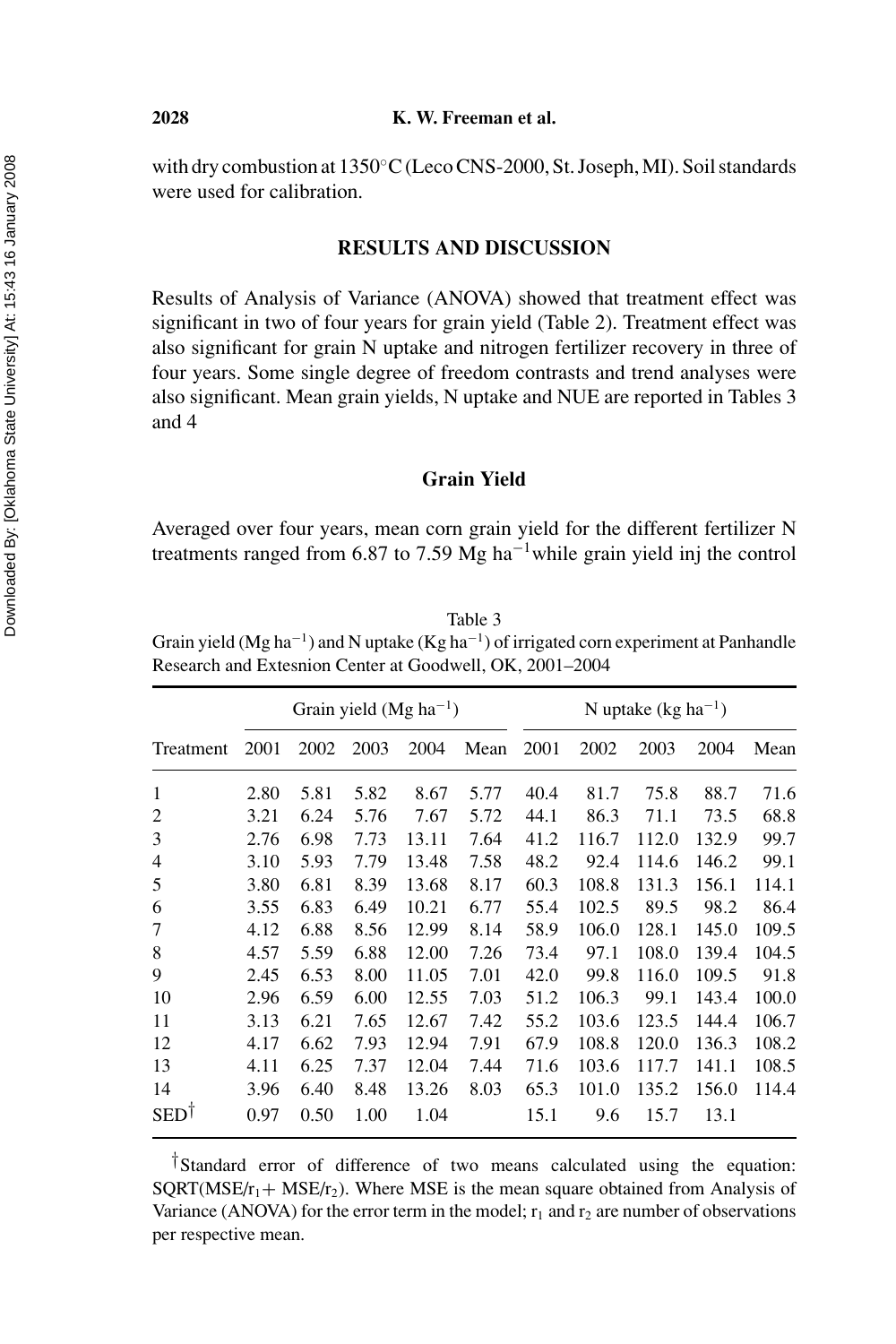| v.<br>۰,<br>× |
|---------------|
|---------------|

Nitrogen fertilizer recovery (Natural log de-transformed) in irrigated corn experiment at the Panhandle Research and Extension Center at Goodwell, OK, 2001–2004

|                        |      |      | N recovery |      |      |
|------------------------|------|------|------------|------|------|
| Treatment              | 2001 | 2002 | 2003       | 2004 | Mean |
| 1                      |      |      |            |      |      |
| 2                      |      |      |            |      |      |
| 3                      | 4.6  | 29.7 | 33.9       | 37.5 | 25.7 |
| 4                      | 3.9  | 5.7  | 14.7       | 24.4 | 11.9 |
| 5                      | 6.1  | 7.7  | 15.7       | 19.0 | 12.1 |
| 6                      | 9.5  | 13.7 | 15.6       | 23.5 | 15.6 |
| 7                      | 7.6  | 8.3  | 24.2       | 30.3 | 17.6 |
| 8                      | 8.3  | 3.7  | 10.4       | 18.6 | 10.3 |
| 9                      | 3.8  | 11.5 | 38.0       | 30.6 | 21.0 |
| 10                     | 5.0  | 8.5  | 11.8       | 29.6 | 13.7 |
| 11                     | 4.0  | 4.9  | 14.8       | 20.0 | 10.9 |
| 12                     | 20.1 | 19.0 | 41.4       | 53.3 | 33.5 |
| 13                     | 14.1 | 7.3  | 19.8       | 28.7 | 17.5 |
| 14                     | 7.5  | 4.2  | 18.1       | 23.3 | 13.3 |
| $\mathrm{SED}^\dagger$ | 5.9  | 6.8  | 9.9        | 8.0  | 4.3  |

†Standard error of difference of two means calculated using the equation:  $SORT(MSE/r_1 + MSE/r_2)$ . Where MSE is the mean square obtained from Analysis of Variance (ANOVA) for the error term in the model;  $r_1$  and  $r_2$  are number of observations per respective mean.

treatments ranged from 6.2 to 6.6 Mg ha<sup>-1</sup>. Averaged over all treatments that received N, Treatments 3 to 14, 1.81 and 4.33 Mg ha<sup> $-1$ </sup> more corn grain yield was obtained compared with the average of the two check plots (Treatments 1 and 2) in 2003 and 2004, respectively. Within residue incorporation after harvest, plots that received N (Treatments 3–5) resulted in 2.15 and 4.76 Mg ha<sup>-1</sup> higher grain yield than the check plot (Treatments 1), respectively, in 2003 and 2004. Similarly, when residue was incorporated preplant, the N treated plots (Treatments 6–14) resulted in 1.72 and 4.52 Mg ha<sup>-1</sup> higher corn grain yield compared with the corresponding check plot in 2003 and 2004, in that order.

Except in 2004, no significant linear or quadratic trends in grain yield were obtained with increasing N rates within different N sources, time of N applications and residue incorporation. A contrast made between the two N sources for preplant incorporated residue revealed that grain yield was increased when the source was urea by 1.23 Mg ha<sup> $-1$ </sup> in 2001. This could be due to the fact that when urea is broadcast and incorporated it would be distributed well in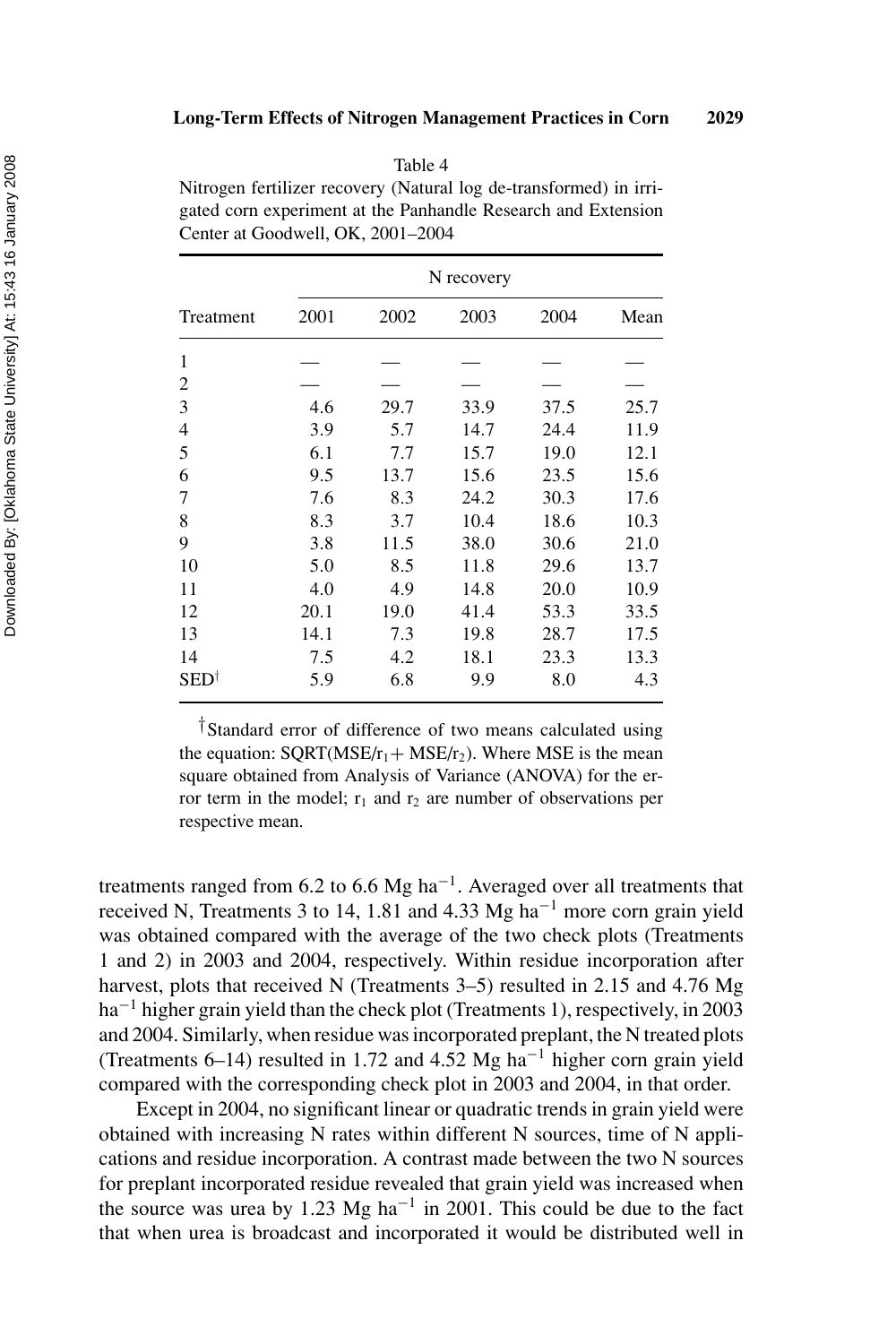#### **2030 K. W. Freeman et al.**

the soil covering large surface area unlike anhydrous ammonia and would be available for microbial immobilization. This would enhance fast decomposition and eventual release of N from organic pools through mineralization for extended times over the crop season. Continuous application of large quantities of anhydrous ammonia would cause significant decline in soil pH in the root zone of corn which might also contribute to lower yield. This could be due to the difference in placement of the two fertilizers than the fertilizers themselves. Clear difference in N sources were documented between acid forming N fertilizers such as diammonium phosphate and base forming fertilizers such as urea (Norman et al., 1987).

Amean comparison made between the residue incorporation times revealed that grain yield was higher by 1.24 Mg ha<sup> $-1$ </sup> when residue was incorporated after harvest than when it was incorporated preplant in 2004. Despite continuous application of fertilizer to the fixed plots from year to year, it seems that magnitude of difference in yield was apparent. This suggests that the irrigation water used to supplement the corn crop is removing N from the root zone and hence continuous application of inorganic fertilizer is required. In fact Wienhold et al. (1995) reported that although supplemental irrigation appears to be a viable technology for growing corn, great care must be taken and the system must be optimized to prevent N leaching from the root zone.

# **Nitrogen Uptake**

Within after harvest residue incorporation (Treatments 3–5) an extra 24.3, 43.5, 56.1 and 14.8 kg N ha−<sup>1</sup> was taken up by corn compared with the check (Treatment 1) in 2002, 2003, 2004 and the average of the four years, respectively. Alternatively, within preplant residue incorporation, N treatments (Treatments 6-14) resulted in an extra 16.0, 16.8, 44.1 61.3 and 23.3 kg ha−<sup>1</sup> N uptake in 2001, 2002, 2003, and 2004 and averaged over four years, respectively compared with the corresponding check (Treatment 2).

Within after harvest application and incorporation of urea and residue, a linear trend for 2001, 2003, 2004 and for the average of the four years was observed for grain N uptake. Similarly, within preplant application and incorporation of urea and residue, grain N uptake showed a linear trend in response to N rates in 2001 through 2004 and for the average of the four years. N rates also showed a linear trend when the source was anhydrous ammonia in 2003, 2004 and averaged over four years (Table 1 and 3).

For the years 2001 through 2004 and the average of the 4 years, N treated plots resulted in higher N uptake ranging from 14 to 56 kg ha−1. Comparison made between the two sources revealed that there was not a significant difference in N uptake between the two sources except in 2001 where urea was greater by 15.9 kg ha<sup>-1</sup>compared to anhydrous ammonia. This was consistent with the grain yield increase shown above. Similarly residue incorporation time did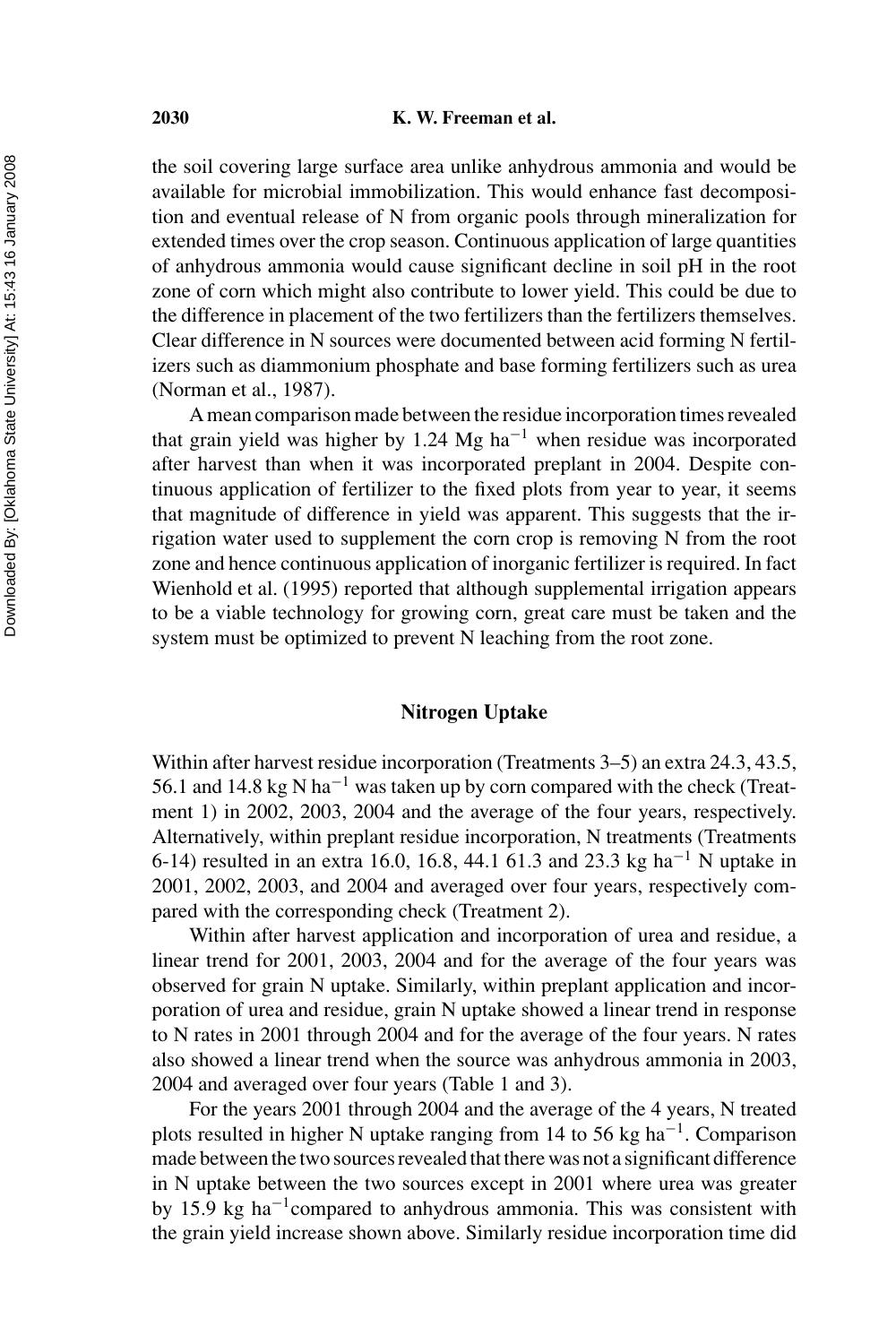not have any effect on N uptake. Preplant broadcasted Urea generally resulted in superior N uptake than that broadcasted after harvest. Urea applied and incorporated preplant improved N uptake by a magnitude of 6.7 to 18.8 kg ha<sup>-1</sup> in four years and averaged over all years compared with anhydrous ammonia injected at the same time.

#### **Nitrogen Fertilizer Recovery**

In general N recovery was higher for the 118 kg ha<sup>-1</sup> N rate (Table 4). This shows that N concentration in the grain peaked at the lower rate considered in the study. Consequently, the higher rates were unnecessary and N was lost to the environment through one or more routes despite the improvement in grain N uptake with increase in rates observed in this study. Nitrogen rates showed a significant quadratic trend in 2002 and a decreasing linear trend in 2004 for N broadcast and incorporated after harvest. Similarly N rates showed a significant quadratic trend in 2003 for anhydrous ammonia injected preplant. When urea was broadcast and incorporated preplant, N rates showed a significant decreasing linear trend in recovery for all the four years and the average. Urea broadcast preplant increased recovery by 9.7 and 10.9% in 2003 and 2004, respectively compared with that broadcast after harvest. Vetsch and Randall (2004) found that when anhydrous ammonia was applied in fall, apparent N recovery wasj reduced to 45% from 87% for spring applied N.

#### **Soil Total C and N**

Both total C and N concentration were different between the two depths. Both were more abundant in the surface  $(0-15 \text{ cm})$  soil than the subsurface (15–30 cm) soil. Total C was 18.7 g kg<sup>-1</sup> higher in the surface soil than the subsurface soil while total N was higher by 2.6 g kg<sup>-1</sup> in the same profile. Following this, treatments were evaluated for each depth separately (Figures 1 and 2). Generally there was no significant overall treatment effect on both total C and N in both depths. However, some of the single degree of freedom contrasts reported in Table 2 were significant for total N. Total C in the surface soil was highest for Treatment 3 (118 kg N ha<sup>-1</sup> as urea applied after harvest and incorporated pre-plant with preplant residue incorporation, Figure 1). In the surface soil the highest total N was observed when 118 kg N ha<sup>-1</sup> urea was applied and incorporated preplant with preplant residue incorporation (Treatment 12; Figure 2). Total N was lowest at this depth for 0 N and after harvest residue incorporation (Treatment 1). It is important to note that  $0 \text{ N}$  with preplant residue incorporation (Treatment 2) resulted in higher total N than Treatment 1 but was not different from the rest of the treatments. This suggests the importance of leaving residue on the surface until bed preparation in the spring. In the subsurface soil, total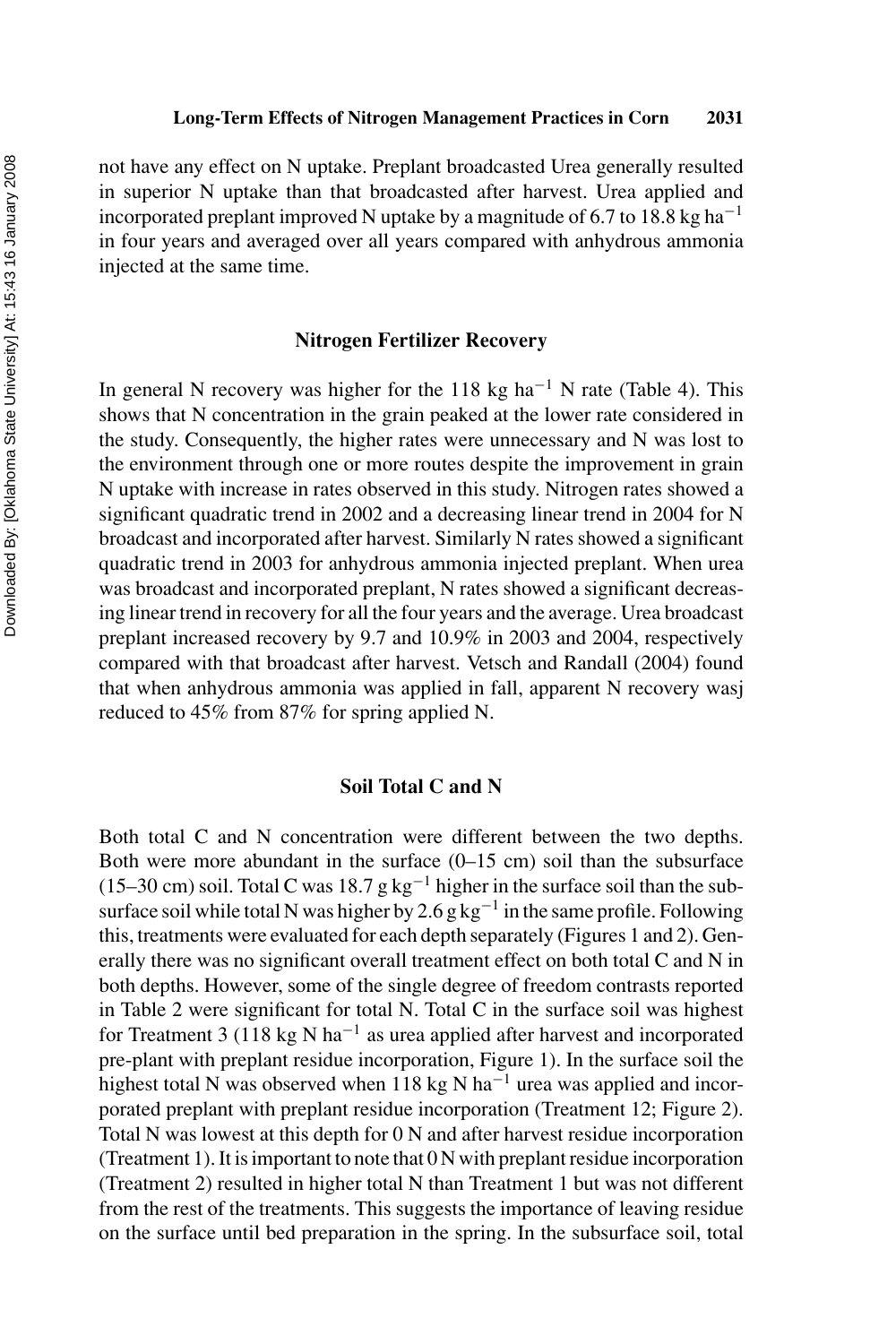

*Figure 1.* Total C in 0–15 and 15–30 cm depth from soil sampled at Goodwell, OK in August 2005. SED denotes Standard error of difference of two means calculated using the equation:  $SQRT(MSE/r_1+MSE/r_2)$ . Where MSE is the mean square obtained from Analysis of Variance (ANOVA) for the error term in the model;  $r_1$  and  $r_2$  are number of observations per respective mean.

N was highest for Treatment 6 (which is similar to Treatment 12 except for the after harvest N application instead of preplant) while it was lowest for Treatment 11 (354 kg N ha−<sup>1</sup> applied as anhydrous ammonia preplant and residue incorporated preplant).



*Figure 2.* Total N in 0–15 and 15–30 cm depth from soil sampled at Goodwell, OK in August 2005. SED denotes Standard error of difference of two means calculated using the equation:  $SQRT(MSE/r_1 + MSE/r_2)$ . Where MSE is the mean square obtained from Analysis of Variance (ANOVA) for the error term in the model;  $r_1$  and  $r_2$  are number of observations per respective mean.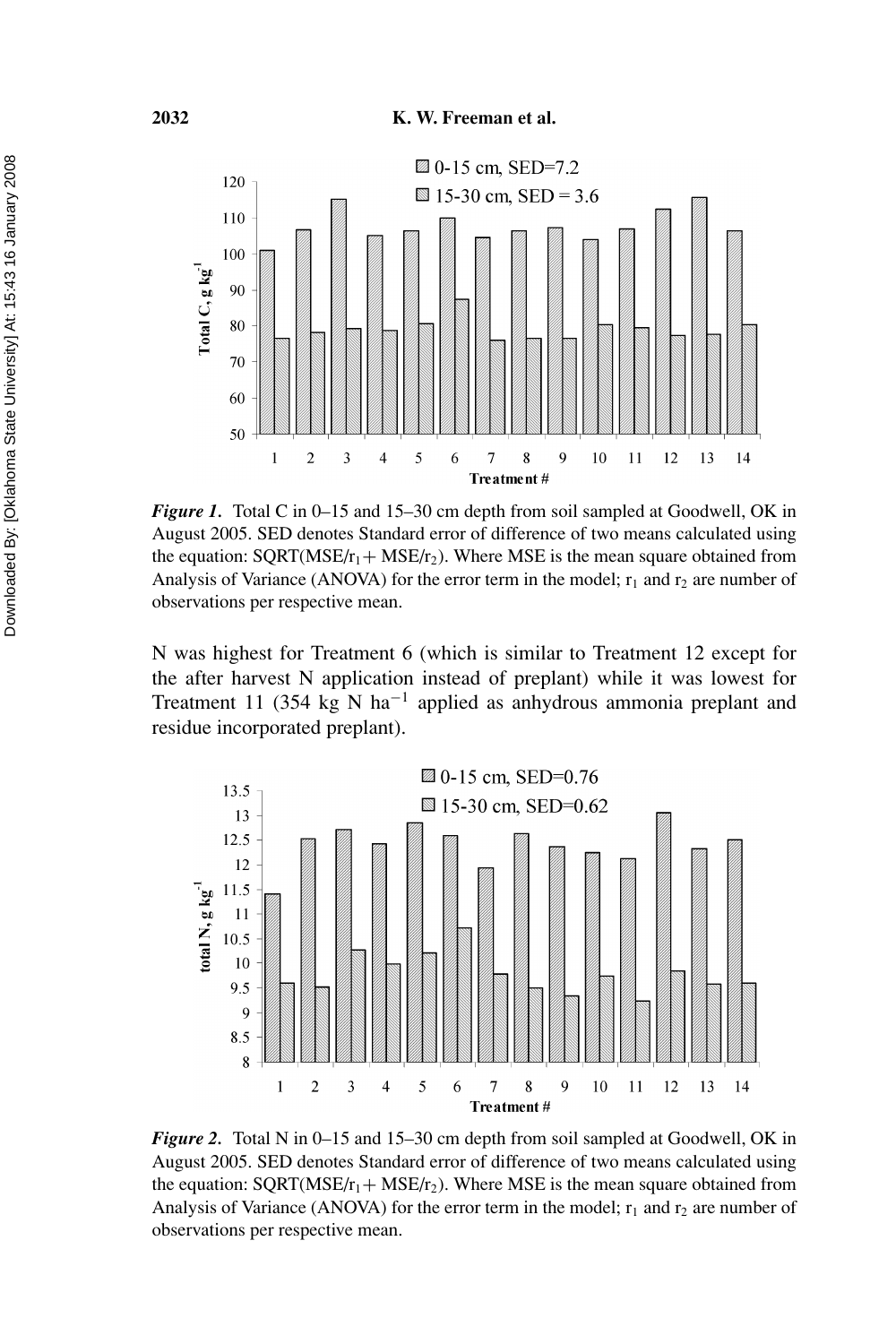#### **Long-Term Effects of Nitrogen Management Practices in Corn 2033**

In summary both grain yield and N uptake were improved when the fertilizer source was urea. A long term N source study initiated in 1971 at Lahoma Research Station in Oklahoma on winter wheat also confirmed this finding (Girma et al., 2005). However urea must be applied and incorporated preplant or after harvest when residue incorporation is practiced. Corn responded to the addition of N from both sources in the two residue management systems. In irrigated corn the chance of N leaching is high as documented in the literature (Dinnes et al., 2002; Olson, 1980). Applying N after harvest was not generally efficient as several soil processes including denitrification and weather changes occur between harvest and planting.

#### **REFERENCES**

- Aulakh, M. S., J. W. Doran, D. T. Walters, A. R. Moiser, and D. D. Francis. 1991. Crop residue type and placement effects on denitrification and mineralization. *Soil Sci. Soc. Am. J.* 55: 1020–1025.
- Boman, R. K., R. L. Westerman, W. R. Raun, and M. E. Jojola. 1995. Springapplied nitrogen fertilizer influence on winter wheat and residual soil nitrate. *J. Prod. Agric.* 8: 584–589.
- Bray, R. H. 1954. A nutrient mobility concept of soil-plant relationships. *Soil Sci.* 104: 9–22.
- Bundy, L. G. 1986. Review: Timing nitrogen applications to maximize fertilizer efficiency and crop response in conventional corn production. *J.Fert. Issues* 3: 99–106.
- Dinnes, D. L., D. L. Karlen, D. B. Jaynes, T. C. Kaspar, J. L. Hatfield, T. S. Colvin, and C. A. Cambardella. 2002. Nitrogen management strategies to reduce nitrate leaching in tile-drained Midwestern soils. *Agron. J.* 94: 153–171.
- Doran, J. W. 1987. Microbial biomass and mineralizable nitrogen distributions in no-tillage and plowed soils. *Biol. Fertil. Soils* 5: 68–75.
- Food and Agriculture Organization of the United Nations (FAO). 2004. FAOSTATA database Agriculture data base: Fertilizer (http://www. fao.org), FAO, Rome, Italy [Accessed January 19, 2006].
- Freney, J. R. 1997. Strategies to reduce gaseous emissions of nitrogen from irrigated agriculture. *Nutr. Cycl. Agroecosys.* 48: 155–160.
- Girma, K., H. Zhang and W. Raun. 2005. *Do nitrogen fertilizer sources and the timing of application affect winter wheat yields and net benefit?* Production Technology (PT) 2005–15. Oklahoma Cooperative Extension Service, Oklahoma State University, Stillwater OK.
- Grant, C. A., G. A. Peterson, and C. A. Campbell. 2002. Nutrient considerations for diversified cropping systems in the Northern Great Plains. *Agron. J.* 94: 186–198.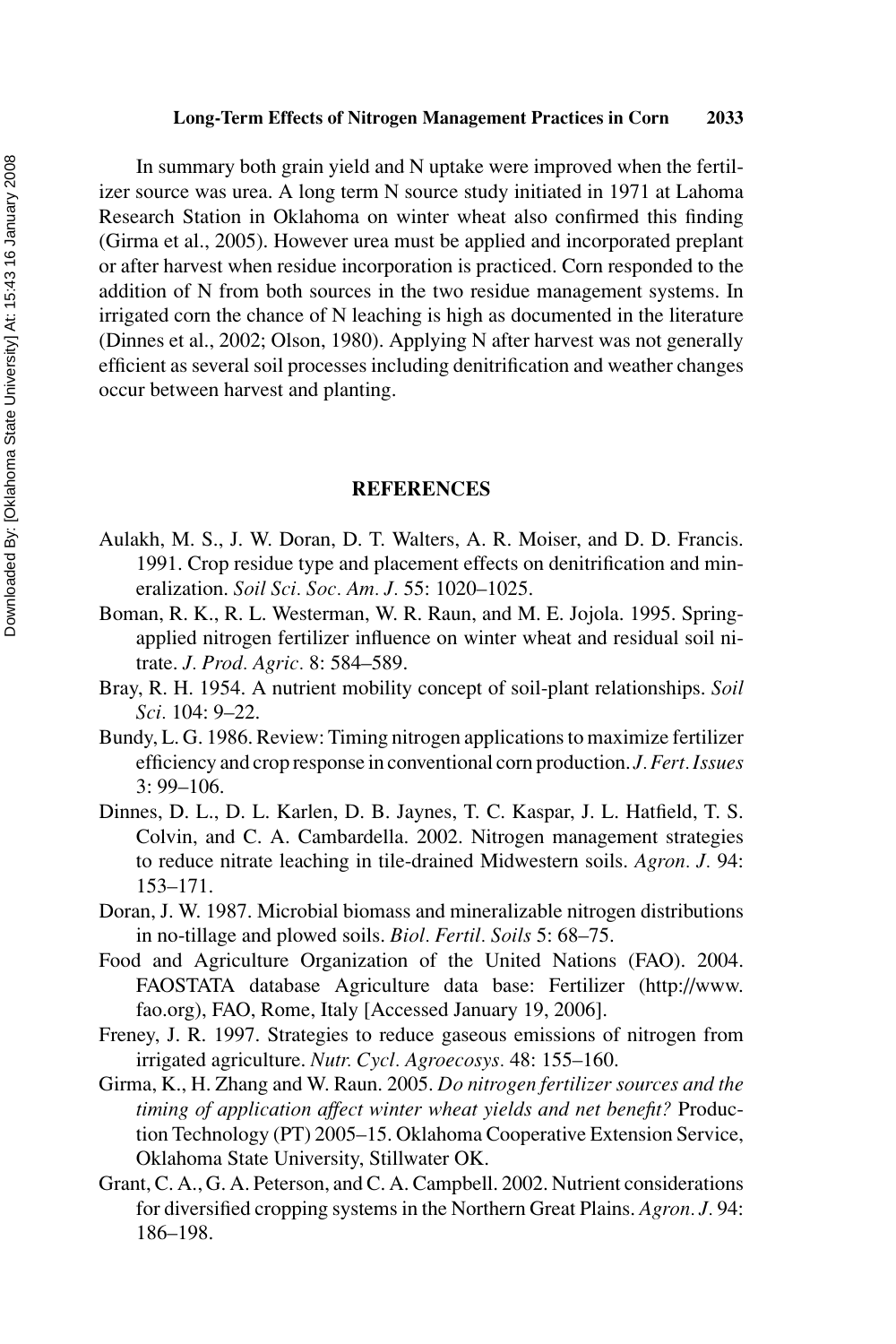- Green, C. J., A. M. Blackmer, and R. Horton. 1995. Nitrogen effects on conservation of carbon during corn residue decomposition in soil. *Soil Sci. Soc. Am. J.* 59: 453–459.
- Green, C. J., and A. M. Blackmer. 1995. Residue decomposition effects on nitrogen availability to corn following corn or soybean. *Soil Sci. Soc. Am. J.* 59: 1065–1070.
- Huffman, J. R. 1989. Effects of enhanced ammonium nitrogen availability for corn. *J. Agron. Educ.* 18: 93–97.
- Karlen, D. L., L. A. Kramer, and S. D. Logsdon. 1998. Field-scale nitrogen balances associated with long-term continuous corn production. *Agron. J.* 90: 644–650.
- Khosla, R., K. Fleming, J. A. Delgado, T. Shaver, and D. G. Westfall. 2002. Use of site specific management zones to improve nitrogen management for precision agriculture. *J. Soil Water Conserv.* 57: 515– 518.
- Levene, H. 1960. Robust tests for the equality of variance. Pp. 278–292. In I. Olkin (ed.) *Contributions to Probability and Statistics.* Stanford University Press, Palo Alto, CA.
- Magdoff, F. R. 1991. Managing nitrogen for sustainable corn systems: Problems and possibilities. *Am. J. Altern. Agric.* 6: 3–8.
- Maskina, M. S., J. F. Power, J. W. Doran, and W. W. Wilhelm. 1993. Residual effects of no-till crop residues on corn yield and nitrogen uptake. *Soil Sci. Soc. Am. J.* 57: 1555–1560.
- Meisinger, J. J., V. A. Bandel, G. Stanford, and J. O. Legg. 1985. Nitrogen utilization of corn under minimal tillage and moldboard plow tillage: I. Four year results using labeled fertilizer on an Atlantic Coastal Plain soil. *Agron. J.* 77: 602–611.
- Moll, R. H., E. J. Kamprath, and W. A. Jackson. 1982. Analysis and interpretation of factors which contribute to efficiency to nitrogen utilization. *Agron. J.* 74: 562–564.
- Norman, R. J., L. T. Kurtz, and F. J. Stevenson. 1987. Distribution and recovery of nitrogen-15-labeled liquid anhydrous ammonia among various soil fractions. *Soil Sci. Soc. Am. J.* 51: 235–241.
- Oberle, S. L., and D. R. Keeney. 1990. Factors influencing corn fertilizer N requirements in the Northern U.S. corn belt. *J. Prod. Agric.* 3: 527– 534.
- Olson, R. V. 1980. Fate of tagged nitrogen fertilizer applied to irrigated corn. *Soil Sci. Soc. Am. J.* 55: 1616–1621.
- Pan, W. L., E. J. Kamprath, R. H. Moll, and W. A. Jackson. 1984. Prolificacy in corn: its effects on nitrate and ammonium uptake and utilization. *Soil Sci. Soc. Am. J.* 48: 1101–1106.
- Power, J. F., A. D. Flowerday, R. A. Wiese, and D. G. Watts. 1998. *Agricultural nitrogen management to protect water quality*. USDA-CREES-IDEA Bulletin No. 4, Washington, DC.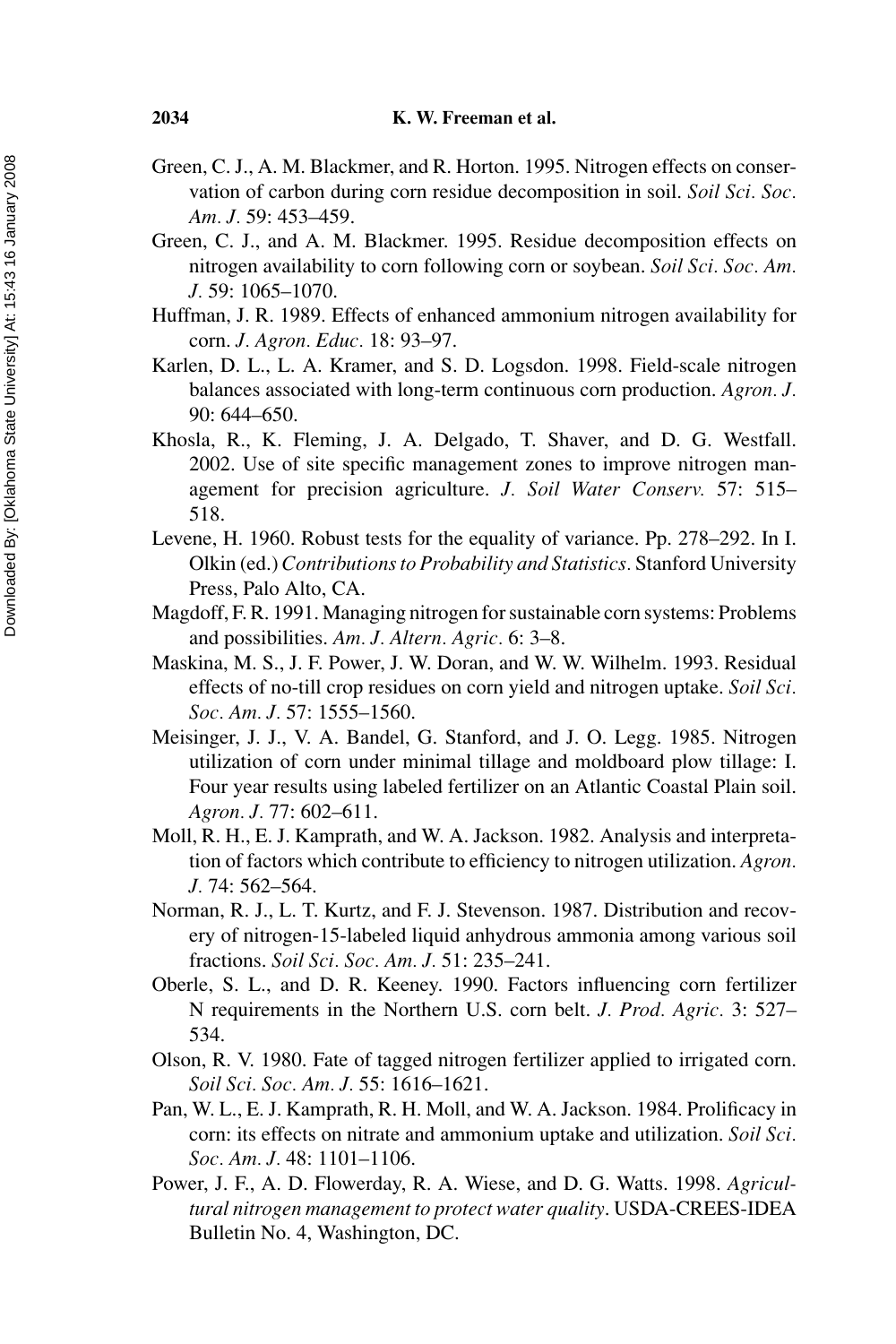- Power, J. F., and J. S. Schepers. 1989. Nitrate contamination of groundwater in North America. *Agric. Ecosyst. Environ.* 26: 165–187.
- Randall, G. W., T. K. Iragavarapu, and B. R. Bock. 1997. Nitrogen application methods and timing for corn after soybean in a ridge-tillage system. *J. Prod. Agric.* 10: 300–307.
- Randall, G. W., and D. J. Mulla. 2001. Nitrate-N in surface waters as influenced by climatic conditions and agricultural practices. *J. Environ. Qual*. 30: 337– 344.
- Randall, G. W., and M. A. Schmitt. 1998. Advisability of fall-applying nitrogen. Pp. 90–96. In *Proceedings of Wisconsin Fertilizer, Aglime, and Pest Management Conference*, Jan 20,1998, Middleton, WI. Univ. of Wisconsin, Madison, WI.
- Raun, W. R., and G. V. Johnson. 1999. Improving nitrogen use efficiency for cereal production. *Agron. J.* 91: 357–363.
- Raun, W. R., G. V. Johnson, and R. L. Westerman. 1998. *Soil-plant nutrient cycling and environmental quality.* Dept. Plant and Soil Sciences. Oklahoma State University, Stillwater, OK.
- Raun, W. R., J. B. Solie, G. V. Johnson, M. L. Stone, R. W. Mullen, K. W. Freeman, W. E. Thomason, and E. V. Lukina. 2002. Improving nitrogen use efficiency in cereal grain production with optical sensing and variable rate application. *Agron. J.* 94: 815–820.
- Salsac, L., S. Chaillou, J. F. Morot-Gaudry, C. Lesaint, and E. Jolivoe. 1987. Nitrate and ammonium nutrition in plants. *Plant Physiol. Biochem.* 25: 805–812.
- Sanchez, C. A., and A. M. Blackmer. 1988. Recovery of anhydrous ammoniaderived nitrogen-15 during three years of corn production in Iowa. *Agron. J.* 80: 102–108.
- SAS Institute. 2001. Statistical analysis software. Version 8.2 ed. SAS Inst., Cary, NC.
- Schepers, J. S., M. G. Moravek, E. E. Alberts, and K. D. Frank. 1991. Maize production impacts on groundwater quality. *J. Environ. Qual.* 20: 12– 16.
- Schepers, J. S., D. D. Francis, and M. T Thompson. 1989. Simultaneous determination of total C, total N and 15 N on soil and plant material. *Commun. Soil Sci. Plant Anal.* 20: 949–959.
- Snedecor, G. W., and W. G. Cochran. 1989. *Statistical Methods*, 8th Ed., Iowa State University Press, Ames, Iowa.
- Sinha, M. K., D. P. Sinha, and H. Sinha. 1977. Organic matter transformations in soils: V. Kinetics of carbon and nitrogen mineralization in soils amended with different organic materials. *Plant and Soil* 46: 579– 590.
- Somda, Z. C., P. B. Ford, and W. L. Hargrove. 1991. Decomposition and nitrogen recycling of cover crops and crop residues. pp. 103–105. In W. L. Hargrove (ed.). *Proceedings of the International Conference on Cover crops for*